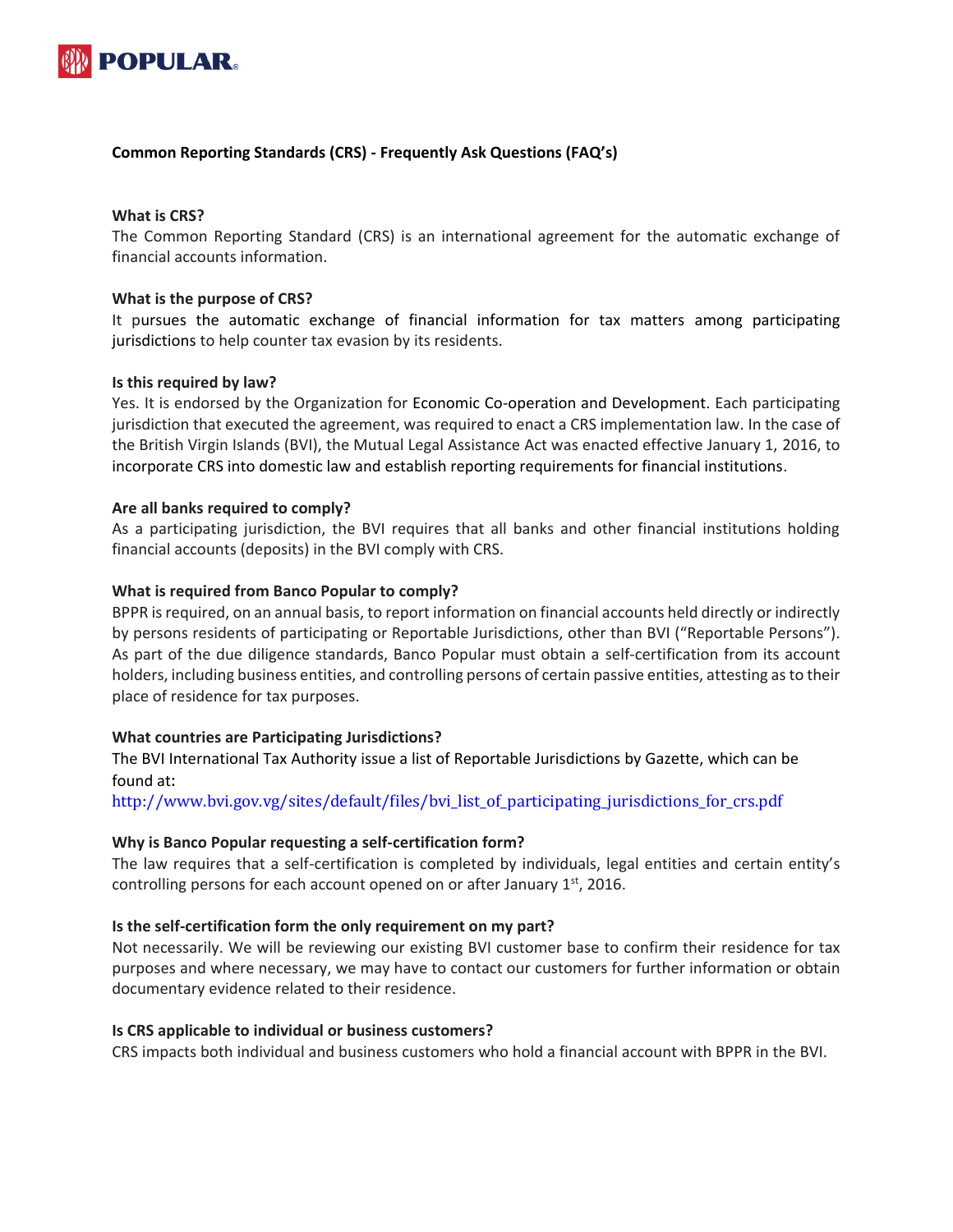### **What happens with joint accounts where only one holder meets the CRS reporting criteria?**

A joint account that has one CRS Reportable Person will be treated as a reportable account and therefore the entire account is subject to the CRS requirements.

#### **How frequently will I have to provide information for CRS purposes?**

CRS is an ongoing process. If your account information changes, you may be required to provide a new self-certification. Specifically, if the change affects or renders inaccurate any of the declarations already made under a self-certification, you are required to submit a new self-certification within thirty (30) days of the change in circumstances. We may also be required to contact you to obtain additional information or documentary evidence to update your account classification under CRS.

### **What information will BPPR report to the BVI tax authority?**

The information reported to the BVI Tax Authority will depend on the customer's CRS status and includes both personal and financial information. We will typically report the name, address, and taxpayer and identification number, in addition to account number, account balance, and interest amounts paid into the account.

### **Does CRS replace the existing tax rules that I already follow?**

CRS does not replace the existing tax rules that you follow. It may however add more requirements to your tax compliance process. If you need advice on your tax status and process, you should contact a professional tax advisor.

# **Under what circumstances would BPPR need to report information about my account to the BVI tax authority?**

The purpose of CRS is to prevent Reportable Persons from using banks and other financial institutions outside their jurisdiction of tax residency to avoid taxation on their total income and assets. BPPR will therefore report information to the BVI tax authority on all accounts held directly or indirectly by Reportable Persons, which will share such information with the corresponding participating jurisdiction. In addition, based on information available, BPPR may also need to report information about customers who do not provide the required documentation to us.

### **Will BPPR supply me all the forms I need to complete?**

Yes. BPPR will provide its customers access to the forms.

### **When do I have to provide the requested information and/or documentation for CRS?**

You should submit all requested documentation and information by the date contained within the communication sent by BPPR to address the request.

### **How do I submit the requested information and/or documentation for CRS?**

You may deliver the requested documentation and information to any of our branches, mail it to PO Box 67, Road Town, Tortola, VG1110, British Virgin Islands or send it via email to CRSCcertification@popular.com. You may have received an invitation to complete the form digitally thru DocuSign to the email you have provided the bank. If you have not received a digital copy or wish to receive one, please send a request to [CRSCertification@popular.com](mailto:CRSCertification@popular.com)